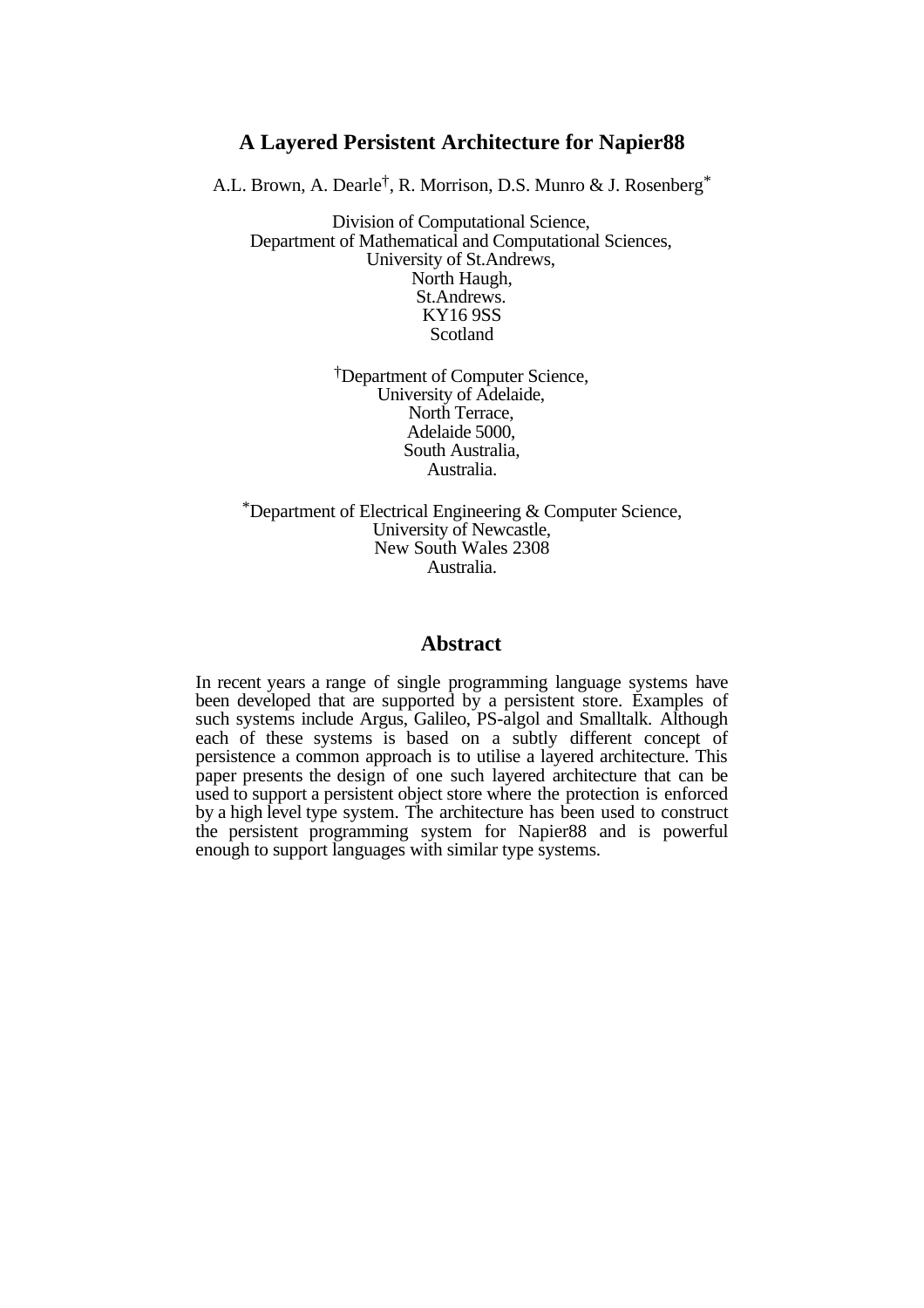### **1 Introduction**

In recent years a range of single programming language systems have been developed that are supported by a persistent store[atk82,atk83b,ros83,bro85,that86,bro89]. Examples of such systems include Argus[lis84], Galileo[alb85a], PS-algol[psa88] and Smalltalk[gol83]. Although each of these systems is based on a subtly different concept of persistence a common approach is to utilise a layered architecture. This paper presents the design of one such layered architecture that can be used to support a persistent object store where the protection is enforced by a high level type system. The architecture has been used to construct the persistent programming system for Napier88[mor88] and is powerful enough to support languages with similar type systems, for example Galileo, Hope+[per87] and Staple[mcn89].

The architecture is able to support programming languages that utilise the concept of orthogonal persistence. Orthogonal persistence requires the persistence abstraction to be applicable to all data types without regard to their lifetimes or patterns of use. That is, all data in a system may be manipulated independently of its physical location, size, storage format, storage media or any other physical property it may exhibit[atk83a].

A persistent store that supports orthogonal persistence has certain perceived properties. For example, since the storage format of data is hidden, a persistent store may be viewed as a uniform store. Its size is also conceptually unbounded since the physical properties of the storage media are hidden. Furthermore, failures are hidden with the result that the store must appear failure free.

In practice it is not possible to build a store of unbounded size or one that is failure free. However, a wide range of techniques is available that may be used to simulate the properties of unbounded size and absolute stability. In section 2 we will discuss some of these techniques and distinguish the architectural mechanisms required, namely an addressing mechanism, a storage management mechanism and a stability mechanism. The composition of a persistent store will then be described in terms of architectural layers that provide the required architectural mechanisms.

An important feature of a persistent system is that all data within the system is subject to the protection mechanisms required by the programming languages that manipulate it. Consequently, the design of the system architecture must accommodate any interactions between the different protection mechanisms that may be applied to shared data. In section 3 we discuss some possible protection mechanisms.

Finally, we describe a layered architecture for a persistent system composed from an appropriate selection of the protection and storage mechanisms. The resultant architecture, that for Napier88, has been implemented on conventional hardware and makes use of a high level protection mechanism.

The strength of the layered architecture is that it is flexible and allows a high degree of reuse without compromising efficiency. The architecture is generic in that layers may be replaced to expedite experimentation. Thus, many versions of the layers may exist as a set of tools and these may be composed, subject to the constraints of the layer interfaces, to yield an instance of the persistent architecture. This genericity, based on plug-in tool sets, allows a version of the architecture to be appropriately specialised to a particular implementation of a language.

It is also intended that each of the layers, or groups of layers, may be reused as tools in other systems. Indeed, this is exactly what has happened in the implementation of the persistent store for the language Staple.

Finally, in any implementation the layers may be virtual layers. The compiler may, for efficiency reasons, wish to avoid mapping through the interfaces. This may be achieved for any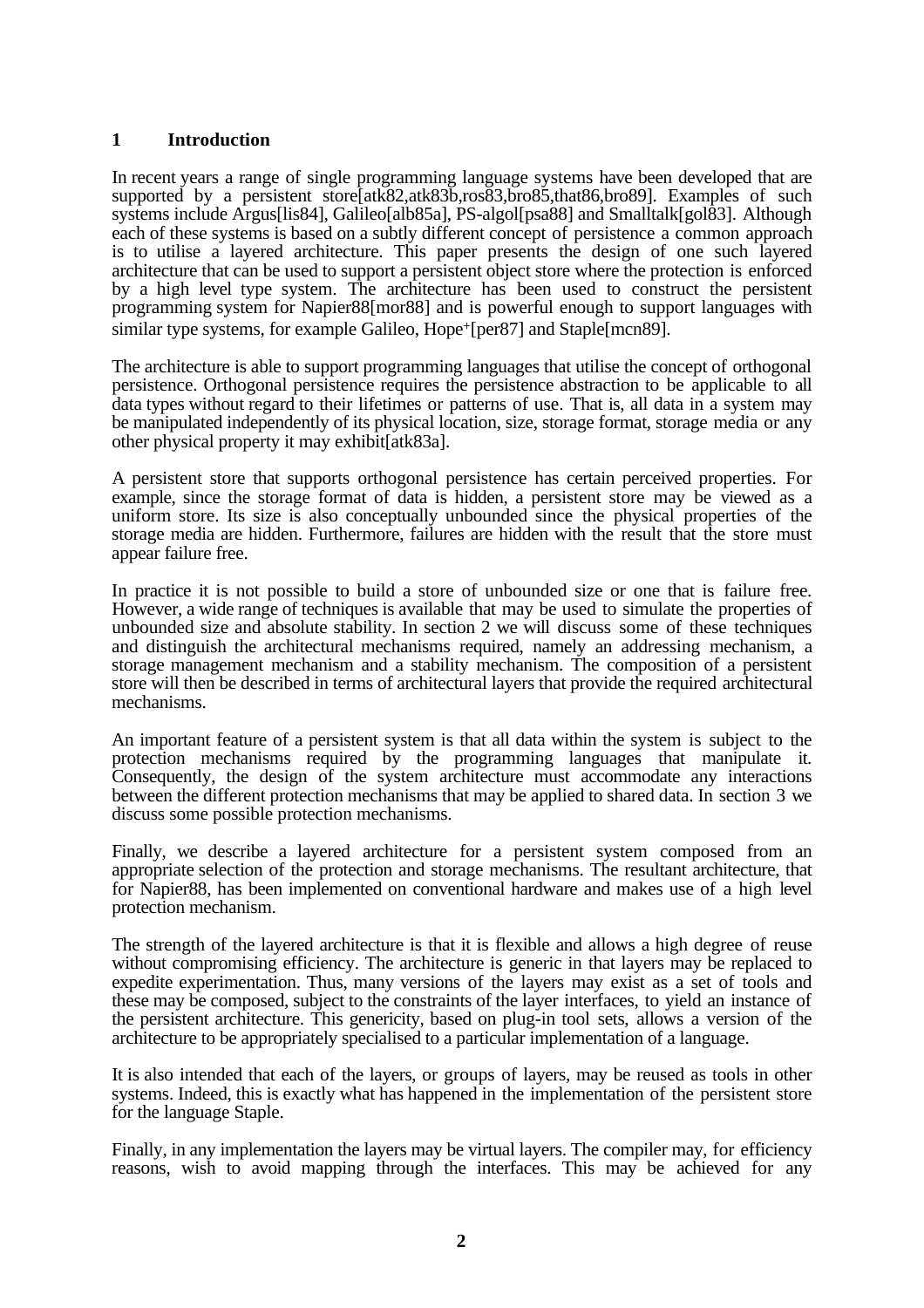combination of the layers. Alternatively, as in the case of the Rekursiv[bel88], hardware can be used to implement a layer.

# **2 Persistent Stores of Unbounded Size**

As described above, a store that supports orthogonal persistence has certain perceived attributes including uniformity, unbounded size and absolute stability. We shall now describe a number of techniques that may be used to simulate a uniform stable store of unbounded size. As part of the discussion we shall consider the issues of addressing the object store, managing the object store and making the object store stable.

## **2.1 Addressing the Object Store**

The first issue we will consider is how the store may be addressed. There are several levels of addressing that may be present in a computer system ranging from the symbolic addresses used by a programmer, to the logical addresses used by an instruction set, to the physical addresses that must be used by the hardware.

Since a persistent store appears uniform, a single addressing mechanism is required at the external interface in order to provide an appropriate level of abstraction over the entire store. Although the store is addressed by this single mechanism, there may be several more primitive addressing mechanisms that support it as well as several higher level mechanisms that are mapped onto the store interface. For example, the store may be viewed as an object space supported by one or more mapping tables that record the physical location of each object. In this case access to an object is achieved using a lower level addressing mechanism that may be different for each kind of physical storage in which an object may reside.

In the following sections we show three different levels of addressing abstraction that may be used to provide a uniform store. In practice a system may support multiple levels of addressing where each level corresponds to one or more of these three abstractions, in any combination.

### **2.1.1 Symbolic Addressing**

A persistent store may be addressed purely in terms of symbolic addresses. At this level of abstraction the name of an object would be mapped onto a lower level address and a second mapping table would map a field name onto a location within the object. The result of the two mappings can then be combined to form the address of the desired data within the underlying storage. This is illustrated in Figure 1.



**Figure 1:** Addressing a field "B" of an object "A".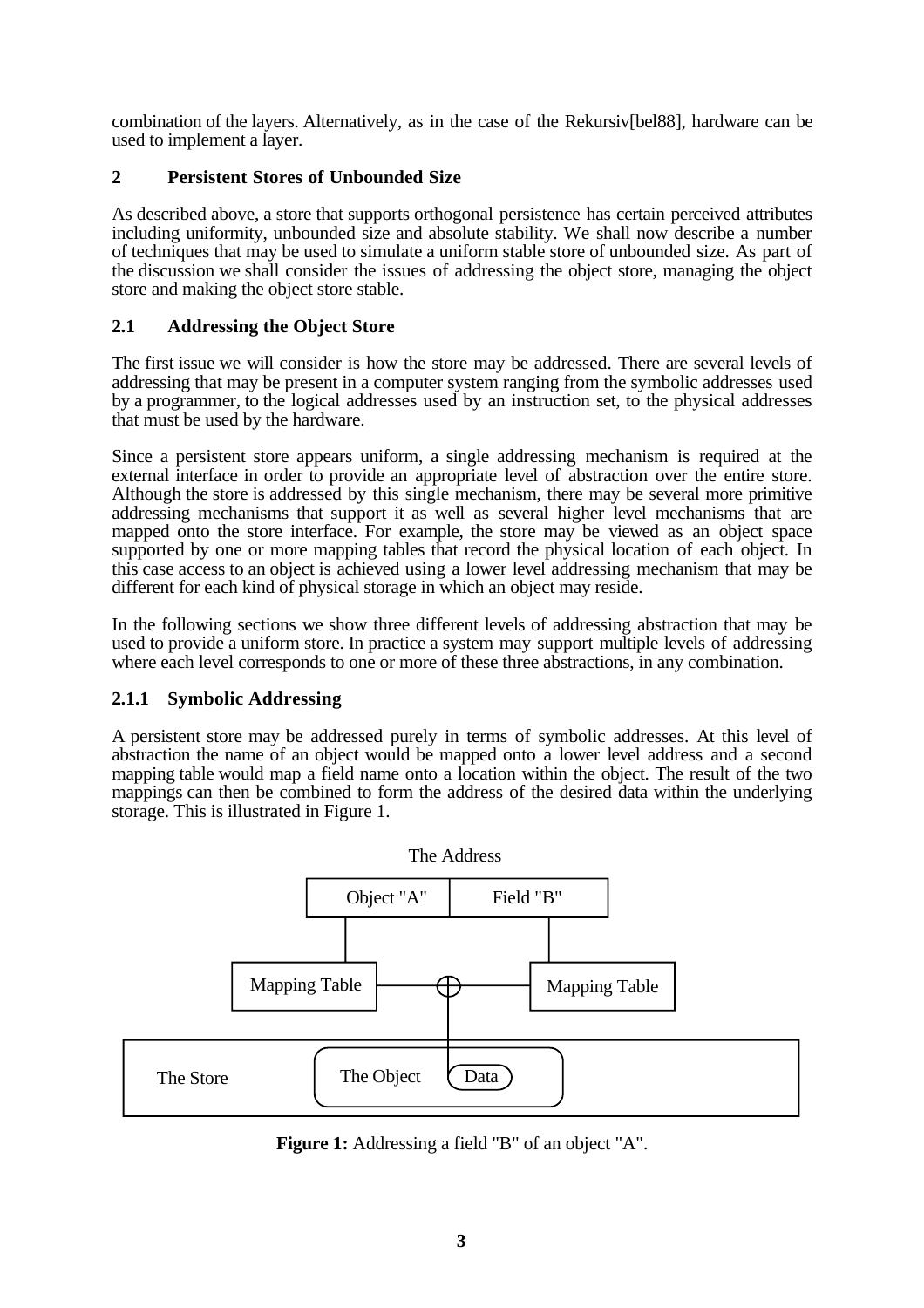The main advantage of this uniform addressing mechanism is that it may abstract over many different physical storage mediums or lower level addressing mechanisms and it imposes no limits on the amount of storage that can be addressed. Furthermore, the dynamic name resolution allows a program to operate over any objects that contain data with the required field names.

One disadvantage of this abstraction is that the dynamic resolution of names may be inefficient, particularly if no restrictions are placed on the length of symbolic names. This disadvantage may be alleviated by only performing the address mapping once and thereafter using the lower level address. The optimisation may not always be appropriate since it implies the preservation of a binding from the symbolic name to the lower level address. An example of a system that utilises dynamic name resolution with this optimisation is the Multics system[dal68].

# **2.1.2 Object Numbers**

An alternative to symbolic addressing is to view the object store as an object space where each object is identified by a number and each field of an object is identified by an offset into the object. Thus, an address consists of two components, an object number and an offset. These may be provided as a single partitioned integer or as separate integers depending on the implementation[dal68,bel88]. This abstraction relies on a mapping table that maps object numbers to lower level storage addresses and is illustrated in Figure 2.



**Figure 2:** Addressing data within an object using a partitioned address.

A major advantage of this addressing abstraction is that the decoding of the object address and the offset within the object may be efficiently performed in hardware. The partitioning of the address space also supports the dynamic growth and shrinkage of objects, up to the maximum length that can be addressed via an offset. Thus stack and file objects may be conveniently modelled using this approach. However, there are two potential disadvantages.

Firstly, the fixed partitioning of the address space imposes a fixed relationship between the maximum number of objects that can be created and maximum size of objects that may be created. Depending on the chosen partitioning, this ranges from a few large objects to a large number of small objects. In the absence of an additional mechanism to concatenate objects[buc78,bro85] or the use of large addresses, the abstraction may be unable to cope with a combination of a few large objects with large numbers of small objects.

The second disadvantage is that the choice of partition size may result in object numbers being exhausted before the store is filled. This problem may be overcome by using larger addresses with any increased overheads in storage or address translation being minimised by the appropriate use of contextual addressing.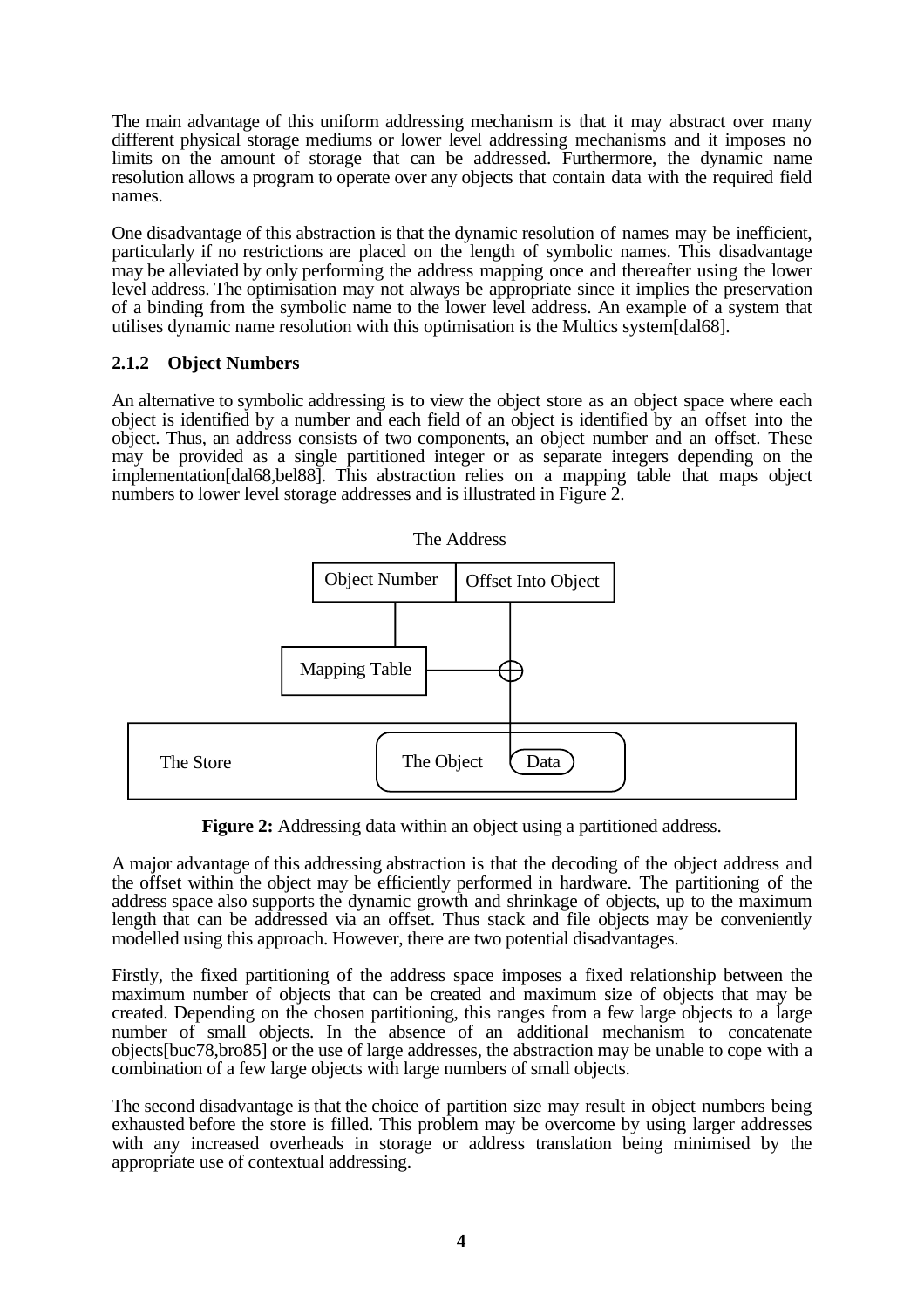An example of a system that uses this approach is the Rekursiv. The hardware of the Rekursiv supports the efficient mapping of object numbers to physical addresses and the automatic caching of the first word of an addressed object. The Burroughs B5700/6700 series[org73] is another example.

## **2.1.3 Virtual Addresses**

The addressing of an object store may also be performed by viewing the entire system storage, in all its physical forms, as a flat virtual store and providing a higher level architecture to support an object view of this virtual store. This level of abstraction is illustrated in Figure 3. There is only one address space at this level of abstraction and it may be supported by any one of a number of well known techniques. For example, a paged virtual memory mechanism could be used based on conventional hardware.



**Figure 3:** Addressing data within an object using a direct address.

The advantages of this scheme are that no mapping table is necessary to locate an object within the storage, locations within an object can be directly addressed, conventional hardware can be employed, alternative storage organisations can be implemented without affecting the addressing mechanism and the address space need not be larger than the available physical storage.

A disadvantage of this level of abstraction is that objects may be required to change address if the higher level architecture reorganises the mapping of objects onto virtual storage. Although a similar problem may arise in higher level addressing mechanisms, the higher level mechanisms abstract over the mapping of objects to storage thereby allowing an object to be relocated without altering its logical address.

The MONADS-PC[ros85] is an example of a system that utilises this level of address abstraction within its hierarchy of addressing mechanisms. MONADS supports a very large virtual address space the organisation of which is the responsibility of a higher level architecture.

# **2.2 Managing the Object Store**

Each of the above addressing abstractions require a mechanism to organise the available storage into objects. Addressing abstractions based on symbolic names or object numbers view the organisation of the store into objects as a function of a lower level architecture whereas, the virtual addressing abstraction assumes that objects are provided by a higher level architecture. In each case the addressing and organisation of the object store may be viewed as distinct architectural layers.

There is a wide variety of techniques that may be employed to organise a store into objects. Many of these techniques have been developed for use with programming languages that support objects whose lifetimes may be independent of the procedure activations that create them. Thus, each technique has had to address the problems of dynamic storage allocation, storage reclamation and any associated fragmentation.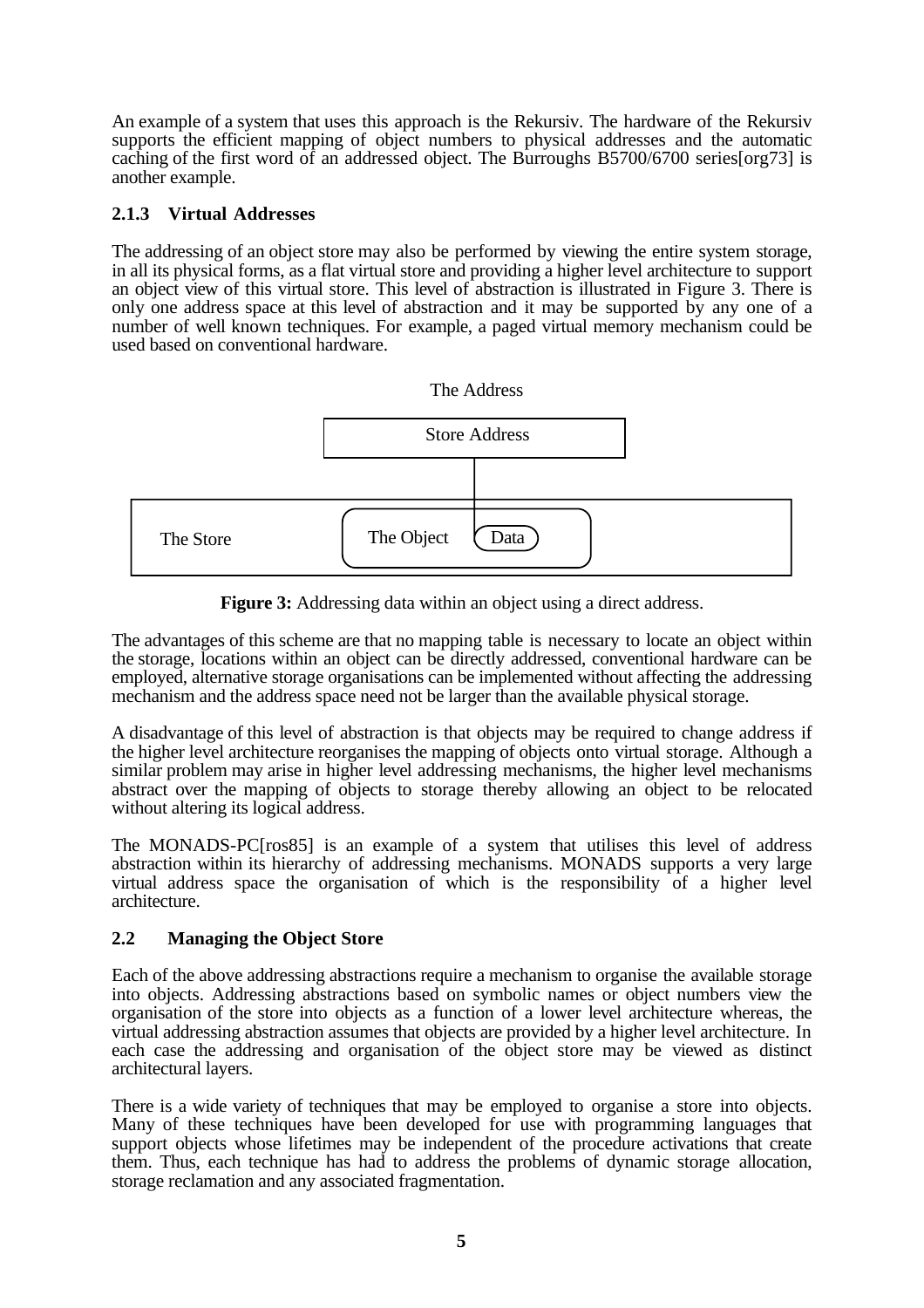A store organisation can be designed to suit a particular application. However, the effectiveness of a particular choice of store organisation is dependent on both the scale of the store and the manner in which it is used. This may not be known at the design stage of a general purpose system.

## **2.2.1 Simulating Unbounded Size**

The simulation of unbounded size involves managing an object store in such a way that, conceptually, it is always possible to create more objects. However, since a physical store is of finite size it is necessary to reuse the storage allocated to objects that are no longer required. This may be achieved either by explicitly deleting objects or performing some form of automatic garbage collection. A further consideration is whether or not the addresses of deleted objects may be reused.

The explicit deletion of objects is employed by systems that can statically determine the lifetime of data. For example, if first class procedures are not supported, the storage allocated to an activation record can be recovered when a procedure call returns. Explicit deletion of objects is also used by programming languages such as C[ker78] and Pascal[wir73].

A wide range of garbage collection algorithms has been developed and integrated with the storage allocation mechanisms of different store organisations[coh81]. Each of these algorithms and their host stores are designed to support a particular pattern of use or scale of data. For example, the garbage collector employed in the S-algol[mor82] heap storage uses a single list of free storage[mcc60]. Since S-algol does not create objects at a very high rate the cost of object creation and garbage collection only has a small effect on overall system performance. In contrast, systems supporting first class procedures may make intensive use of a heap. Such systems require the support of sophisticated techniques, for example the buddy system[kno65] or generation scavenging[ung84], that minimise the overheads involved in storage allocation and garbage collection.

The deletion of an object requires that all references to an object are invalidated. This can be achieved by searching the store for all references to the object and removing them. Alternatively, indirect addressing could be used and the address mapping for the object invalidated. This option requires that addresses not be reused so that the mappings remain invalid. In turn, this requires the number of available object addresses to be so large that they can never be exhausted. Examples of systems that support this technique include Hydra[coh76] and MONADS.

# **2.3 Simulating Stability**

The persistence abstraction attempts to hide all the physical attributes of data. Consequently, the components of a persistent store are also hidden, requiring any failures in the components to be hidden. Therefore the persistent store is conceptually failure free, that is, it is stable.

The potential failures that may occur within a store can be categorised as either being hard failures or soft failures. A hard failure is a failure that results in physical damage to the store, such as a head crash on a disk. A hard failure destroys data. In contrast, a soft failure is a failure that may cause a system to halt, possibly resulting in some minor corruption of data. In general, it will not result in the wholesale destruction of data.

The provision of a stable store must address the issues of protecting data from the potential side effects of both hard and soft failures. The techniques for recovering from hard failures range from taking complete dumps on removable media to maintaining multiple on-line copies. These techniques are out with the scope of this paper and are discussed elsewhere[bro89]. For the purposes of this paper we shall only consider techniques that allow the simulation of stability with respect to soft failures.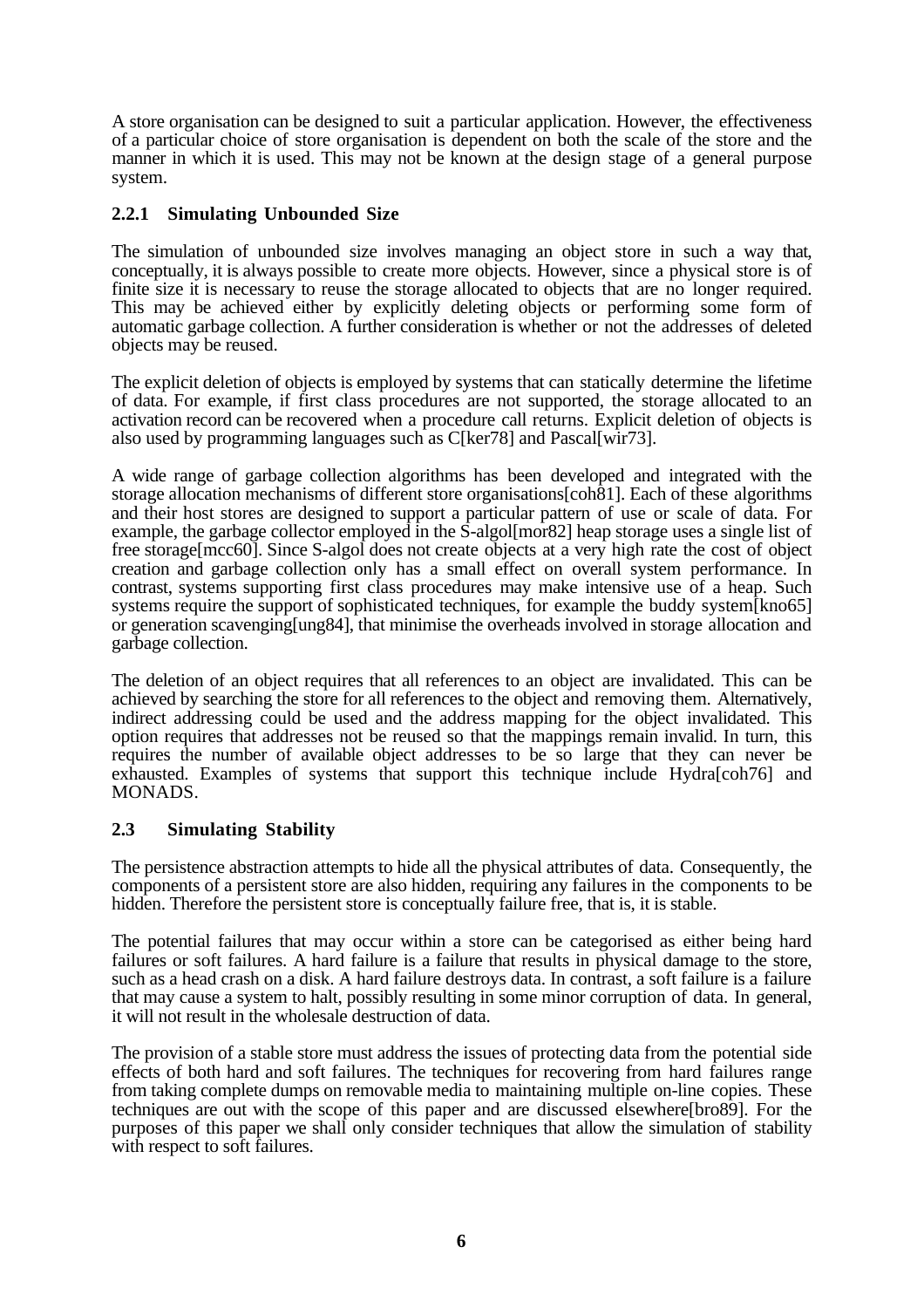## **2.3.1 Soft failures**

A soft failure may occur during a series of updates thereby preventing a logical operation from completing. As a result, the data held in the store may not be self-consistent. To ensure that a store remains self-consistent, it is necessary to perform all updates to the store as some form of atomic transaction. That is, a modification either completes or it is totally undone. One mechanism for achieving a transaction is to maintain a record of which data has been changed, together with either its original value or its intended value. To ensure that the appropriate action can be taken on a failure, the record must be placed in stable storage before the update takes place.

The complexity of transaction mechanisms provided by a system may be extremely varied. For example, consider a traditional database system such as IBM's System R[gra81]. System R supports several complex transactions operating concurrently, implemented by a combination of logging and checkpointing. Logging takes the form of recording all operations on stable storage before the operation is performed. In addition to the normal operations, a record is kept of any checkpoints. Thus, when a failure occurs, System R can determine from the log how to restore its database to a self-consistent state.

To complement the logging mechanism, System R also provides a simple checkpointing mechanism that places the entire stable storage in a self-consistent state. The implementation of the checkpointing mechanism is based on shadow paging[lor73]. In normal operation, System R accesses its database via a paging mechanism. When a virtual page is modified, a copy of it is written to a new physical page and a mapping created between the two versions of the page. The effect of the checkpoint is to update the page mappings so that the modified version of each page is treated as the original version. The paging mechanism as described is continually forming a record of the changes to the system by preserving the original versions of each page.

In contrast to the complexities of a traditional database system, a persistent object store can adopt a much simpler transaction mechanism. Since stability is an orthogonal property of the data within a persistent store, a simple checkpointing mechanism is sufficient to ensure that the object store remains self-consistent with respect to failures. The checkpointing mechanism records incremental changes to the persistent store and may operate on individual objects or the storage in which the objects reside.

Shadow paging is used by the PS-algol/ Shrines system implemented under VAX/VMS[ros83]. Shrines operates by mapping a file holding the persistent store onto the virtual address space of a running program. This is achieved by directly manipulating the VMS page tables using a special purpose paging algorithm. The purpose of the paging algorithm is to ensure that when a page is to be modified, it is first copied and then the copy is modified. In this way, the original version of the persistent store is preserved while a new version is incrementally constructed. The checkpointing mechanism supported by Shrines allows the new version of the persistent store to become the original in a single atomic action. A similar scheme is proposed to support stability in the MONADS machine[ros90].

The alternative approach, adopted by systems such as the PS-algol/ CPOMS system[bro85], is to record different versions of an object rather than different versions of a page. In these object based systems, the record of changed objects may be in one of two forms. Either it is a record of the original versions of the objects, known as a *before look*, or it is the new versions of the objects, known as an *after look*. A before look may be used to restore the store to a previous consistent state, whereas an after look may be used to complete the recorded updates and establish a new consistent state. In both cases, an update to the store is not performed until the entire before or after look is complete. Hence, the size of a before or after look is dependent on the number of updates performed between each checkpoint.

The choice between a before or after look will depend on the particular use made of a store. For example, the design of the CPOMS anticipated that updates to the persistent store would contain a large proportion of new objects. Thus, a before look was chosen since it would have to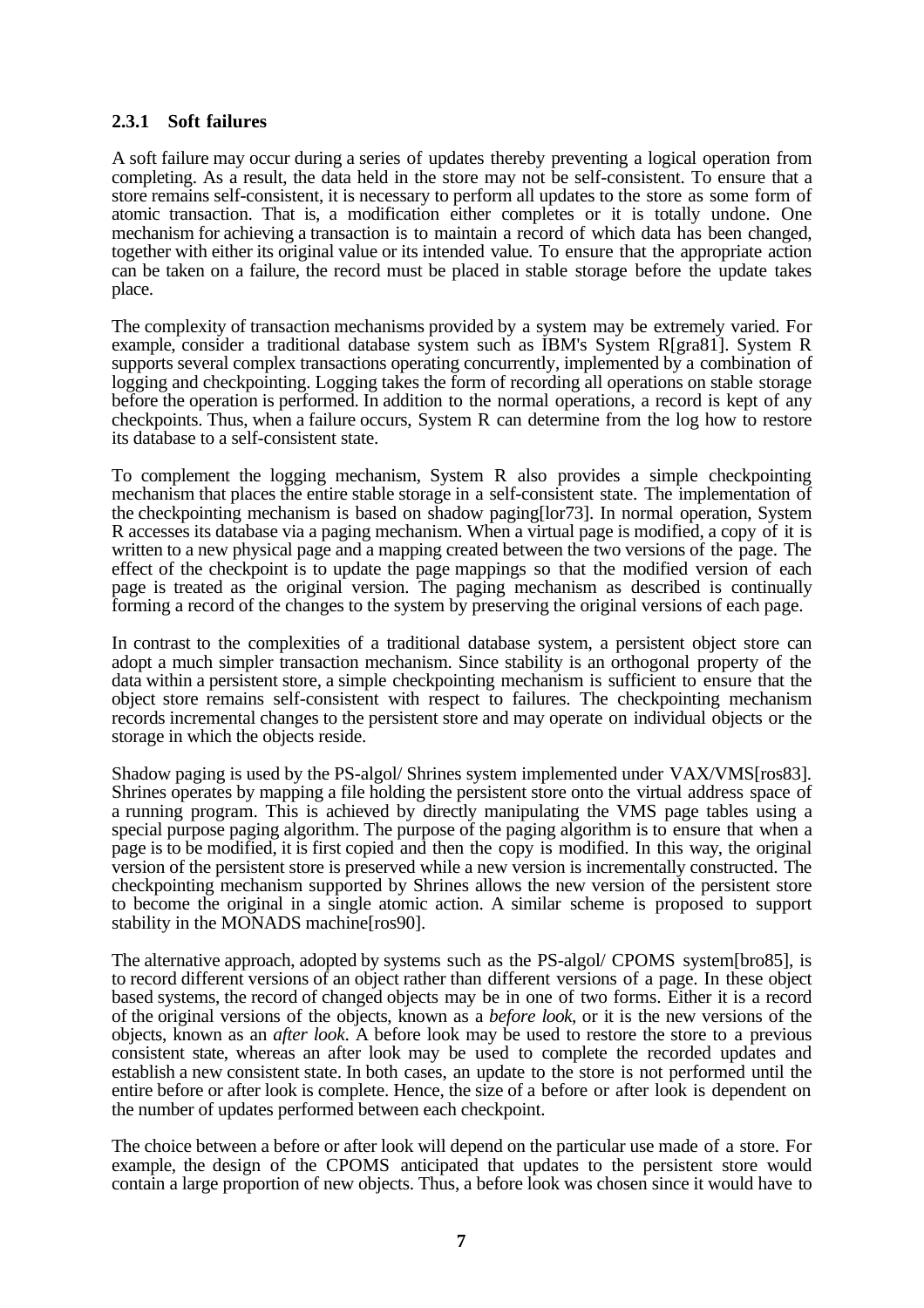record less data than an after look. The act of forming a before look may be expensive if additional accesses to a disk are necessary to retrieve the original value. Hence, the configuration of a system's buffering mechanisms may determine that an after look is more efficient. Ideally, a system using a before look or after look strategy should be able to switch between the two depending on the current use of the system.

## **2.4 Composing a Persistent Object Store**

A persistent object store may be implemented by composing a suitable selection of the techniques described above. For example, any combination of the three levels of addressing abstraction can be adopted to provide a uniform store. The selected addressing abstractions can then be combined with a storage management scheme that is able to simulate unbounded size. This composition will result in a uniform store of unbounded size. Finally, a stability mechanism may be integrated with the store that operates in terms of objects or the storage in which the objects reside. In either case stability is an orthogonal property of the store and as such it may be viewed as a distinct architectural layer. The result of the composing the three architectural layers namely, the addressing abstraction, the storage management and the stability mechanism, is the simulation of a uniform, stable, object store of unbounded size.

Although the result of a particular implementation strategy may be to merge or otherwise integrate the three architectural layers, the functionality of the layers can still be distinguished. In the architecture to be described these distinctions are preserved by forcing the separate implementation of the architectural layers. The resulting architecture is flexible enough to allow each layer to be reimplemented independently of the others. An instance of the layered architecture may be composed from an arbitrary choice of layer implementations even if some of the layers make use of special purpose hardware. This permits cost effective experimentation with implementation techniques and the manner in which these techniques interact within the context of the architecture.

# **3 Type Security**

All data within a persistent object store may be manipulated without regard to its physical attributes. Hence, the data may be manipulated by any programming language supported by the system architecture. This requires the data to be subject to the protection mechanisms required by those programming languages that manipulate it. Furthermore, the protection mechanisms applied to shared data must not be able to compromise each other.

### **3.1 Store Level Protection**

The protection mechanisms provided by a persistent system are dependent on the kinds of programming language that are supported. For example, if programming languages such as C or assembly language are supported then the protection mechanism must be applied at the storage level. These languages may arbitrarily manipulate addresses and thereby access the implementation of an object. Thus, every operation on the store must be dynamically checked to ensure that it is safe. That is, an attempted store operation must conform to a predefined set of type rules and it must not allow a program to gain unauthorised access to data. A store may be described as type secure if all the permitted operations are safe.

At the store level type security must be enforced in two ways. Firstly, since programming languages such as C may exhibit arbitrary behaviour, a mechanism is required to prevent programs manufacturing or capturing addresses that could be used to gain unauthorised access to data. Secondly, the interpretation of the accessible data must also be controlled so that programs only apply appropriate operations to the data. Systems that provide this form of store level protection are known as capability systems and require some level of hardware support.

One technique that is used to prevent addresses being manufactured is to segregate address from non-address data and to only permit certain operations on the addresses. The operations may be limited to the creation of new objects and to copying an address between address only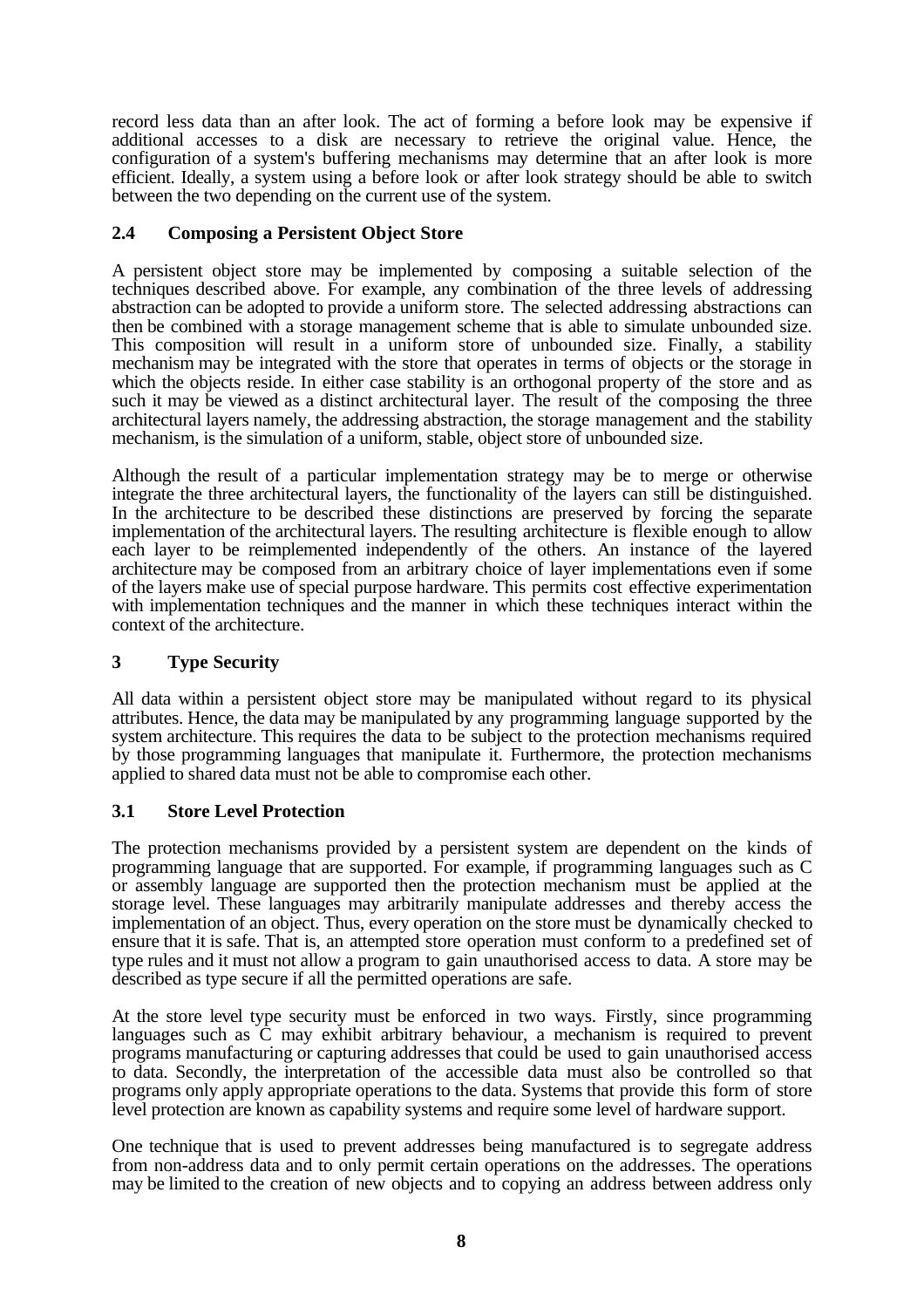storage areas. An alternative technique is to tag locations containing addresses and to automatically reset the tags if the locations are updated. In this way an address is invalidated if it is illegally altered. The address manipulation facilities provided by the system preserve the tags.

To complement the controlled creation of addresses capability systems may provide mechanisms to limit the propagation of addresses. For example, a limited copy access right might be used to copy an address but the copy of the address may not be copied. Another technique is to associate a key with an address. The address may be freely passed around between programs but it may only be used in conjunction with the original key. This limits the context in which an address may be used.

In addition to controlled address propagation a capability system may support the revocation of addresses. That is, an address may be invalidated and all access to the object to which it refers can be removed. This may be expensive to implement since it may require the support of indirect addressing or the ability to find all references to an object.

The control of address creation and propagation is just a special case of the controlled interpretation of data. In the non-address case this is usually of a very limited nature. For example, access to an object may be restricted to read, write or execute, without any additional constraints on how the data should be interpreted. Thus, an object containing a floating point number may be erroneously viewed as an integer without an error being detected.

A less primitive approach is to tag individual locations within an object and thereby specify the type of data each location contains. This allows simple data types such as integers and floating point numbers to be differentiated. Other supported data types may include pixels, addresses, character strings, arrays, structures and procedure closures.

The main advantages of store level protection are that it can support programming languages such as assembly language and  $\dot{C}$ , it can allow arbitrary combinations of programming languages and segregate them if necessary, it can dynamically alter access to and interpretation of data, and for simple data types it can be efficiently implemented in hardware. However, on their own, store level protection mechanisms may not be able to efficiently support recursively typed data structures since the necessary run time checks can prove extremely expensive. Furthermore, once a particular mechanism has been implemented in hardware it may be very costly to alter.

Finally, in isolation, this approach to protection limits the programmer's confidence that a program is correct. That is, certain programming errors may not be detected until runtime and any programming language data types not supported by the protection mechanism may be misinterpreted resulting in erroneous program behaviour.

### **3.2 High Level Protection**

Type security may be enforced at a higher level of abstraction by a programming language hiding the implementation of objects. In this case, a compiler may check the operations to be performed by a program to see if they conform to the type rules. This allows a program to run without the overheads of dynamic checking and may permit optimisations to be performed. For example, accessing a structured object may involve checking that the object exists, checking that the object contains the required data and finally indexing the object. If the result of the two checks can be determined by a compiler then the data may be directly addressed.

A further advantage of high level protection is that very sophisticated type systems may be used. These type systems may require expensive type checks to be performed but, the type checking need only be performed once at compile time and not each time a program accesses data of a particular type.

Not all operations may be fully checked at compile time. For example, a vector indexing operation may require a run time check to ensure that a legal index is used. In cases such as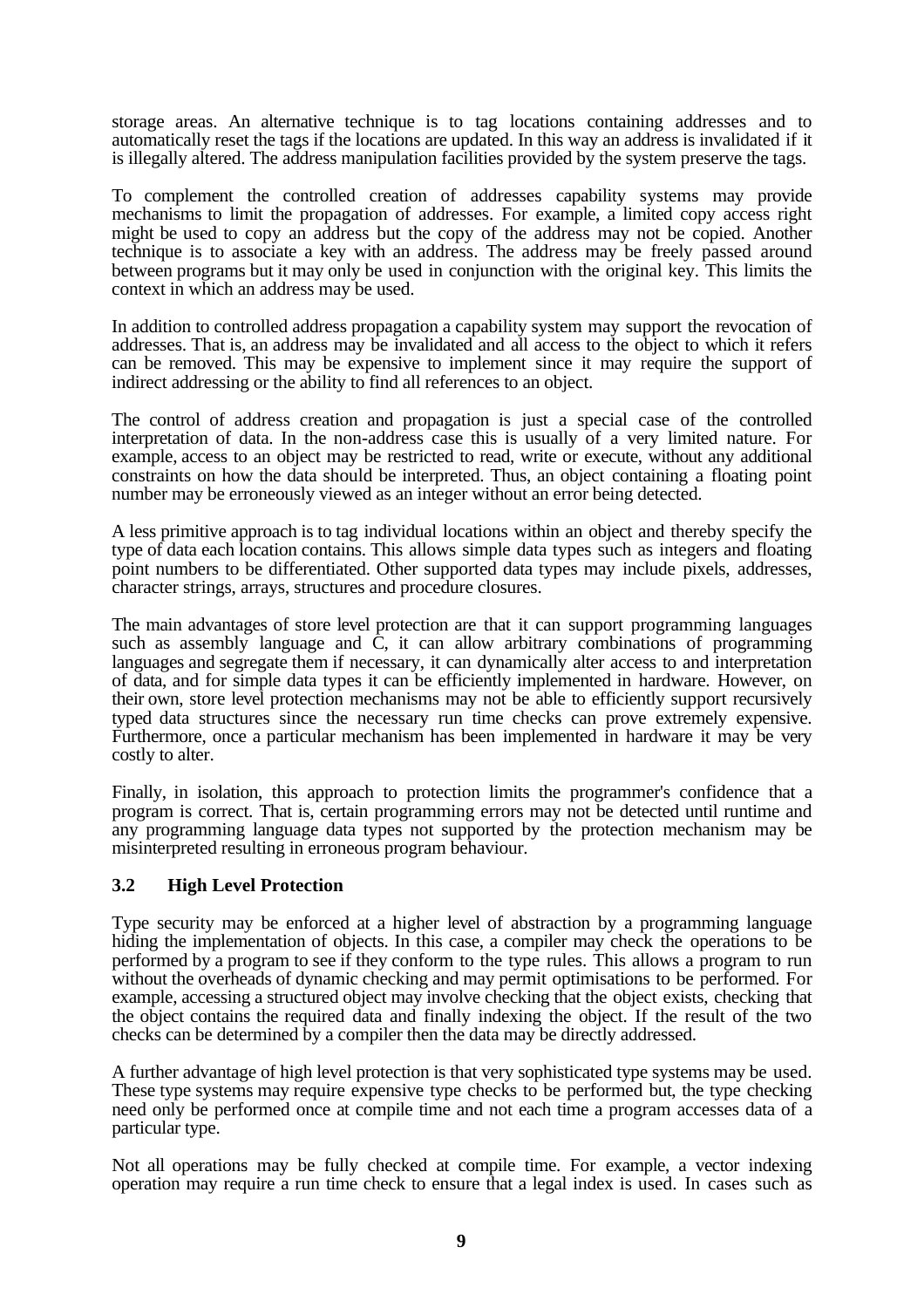this, the compiler is able to generate additional code to dynamically check the operation. However, the dynamic checking may be simplified by removing from it any component checking that may be statically determined.

Statically determining the type correctness of a program reduces the range of potential errors that may occur at runtime. For example, any attempt to misinterpret a programming language data type will be detected at compile time. In comparison with purely dynamic checking, this increases the programmer's confidence in the correctness of a program.

Although high level protection mechanisms can provide sophisticated control over the interpretation of data they are not well suited to controlling access. One reason for this is the assumption that once access to an object has been established it is permanently available. This problem may be alleviated by extending the type rules to include data types that must be dynamically checked for availability. However, this may reduce a programmer's confidence in a program being correct in that it introduces a potential source of programming errors.

The combination of programming languages requires any shared data to have an equivalent interpretation under both type systems. If this is not possible the programming languages must be totally segregated from each other. The segregation need only be a logical structuring of an object store if high level protection is sufficient for each programming language, otherwise the segregation must be enforced by a store level protection mechanism.

High level protection may allow a type secure store to be efficiently implemented without the need for special purpose hardware. If this is the case, the protection mechanism may be altered relatively cheaply since no hardware need be modified. However, dynamic checking may be delegated to a store level protection mechanism if one is available. Finally, a high level protection mechanism enables a program's view of data to be an abstraction over the physical storage of the data.

To summarise, high level protection provides the following benefits:

- There are no unnecessary dynamic checks.
- Optimisations may be possible as a result of static checking.
- Sophisticated type systems may be supported.
- The range of potential runtime errors is reduced.
- Special purpose hardware is not required to support an efficient implementation.
- An abstract view may be imposed over the physical storage of data.

### **4 Developing the Layers**

In the preceding discussions the distinct architectural mechanisms required to support a persistent object store have been identified. They include, a uniform addressing mechanism, a storage management mechanism, a stability mechanism and a protection mechanism. We shall now present the design of a layered architecture that provides the above mechanisms as a set of distinct architectural layers. The architecture to be described supports orthogonal persistence and has been used to implement the persistent programming language Napier88 and the functional programming language Staple.

### **4.1 The Basic Layers**

The layered architecture has been designed with the aim of supporting cost effective experimentation with the implementation of persistence. The key to achieving this aim is the separation of the distinct architectural mechanisms into well defined layers. Thus, each architectural mechanism is provided by a distinct architectural layer that must conform to a particular specification. In this way, individual layers may be independently reimplemented without reference to the implementation of the other layers. It is also possible to merge adjacent layers provided that the interface to the top-most layer is preserved.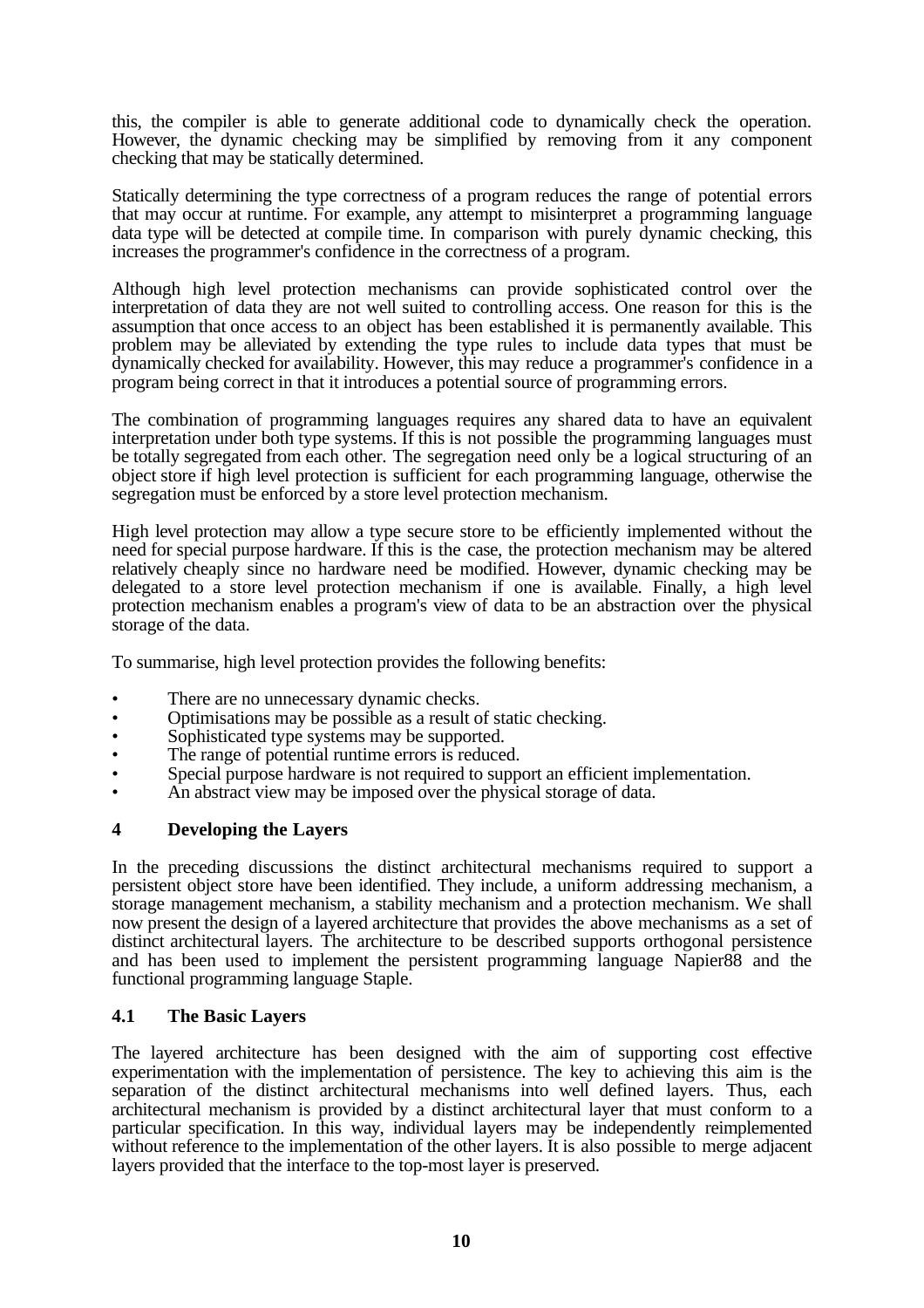The architectural layering has been chosen to take advantage of the persistence abstraction by ensuring that programs are not able to discover details of how objects are stored. This divides the architecture between the architectural layers that provide the persistent object store and the those facilities that may be programmed by a supported programming language. The architectural layering is shown in Figure 4.



**Figure 4:** The basic architectural layers.

The division has an important consequence for the provision of concurrency, transactions and distribution. Since each of these three mechanisms are essentially modelling techniques they may be implemented by the programming language level and need not be primitive facilities provided by the persistent store. This allows experimental implementations to be constructed without the need to redesign the entire architecture. However, once a particular implementation technique has been identified as essential one or more layers of the persistent store may be reimplemented to incorporate the mechanism. If a layer interface is changed the change is only visible to the layer immediately above thereby limiting the required reimplementation.

# **4.2 The Persistent Object Store**

The layer of the persistent object store which is visible to the programming language level, is the heap of persistent objects shown in Figure 4. The heap layer provides a view of the persistent store that appears stable, is conceptually unbounded in size and may be uniformly addressed. All objects in the heap are reachable from a single distinguished root object and conform to a single object format that distinguishes object addresses from non-address data. The interpretation of an object is responsibility of the higher level architecture. The persistent object store does not support object formats specific to any particular programming language, thereby allowing the persistent object store to operate independently of the supported programming languages.

Within the persistent store, stability is simulated by a simple checkpointing mechanism. This mechanism is provided as part of the heap interface for two reasons. Firstly, it may be made available to the programming language level to support user level transactions. For example, a transaction may maintain a log of operations to be performed and may wish to ensure that the log is preserved in stable storage prior to performing the actual operations. Another reason for making the checkpoint explicit is that it allows the higher level architecture to cache data outwith the persistent store. When a checkpoint is required any data held in registers or other special purpose hardware is copied back to the persistent store. Thus specialised code generation techniques can be used without impacting on the implementation of the persistent store.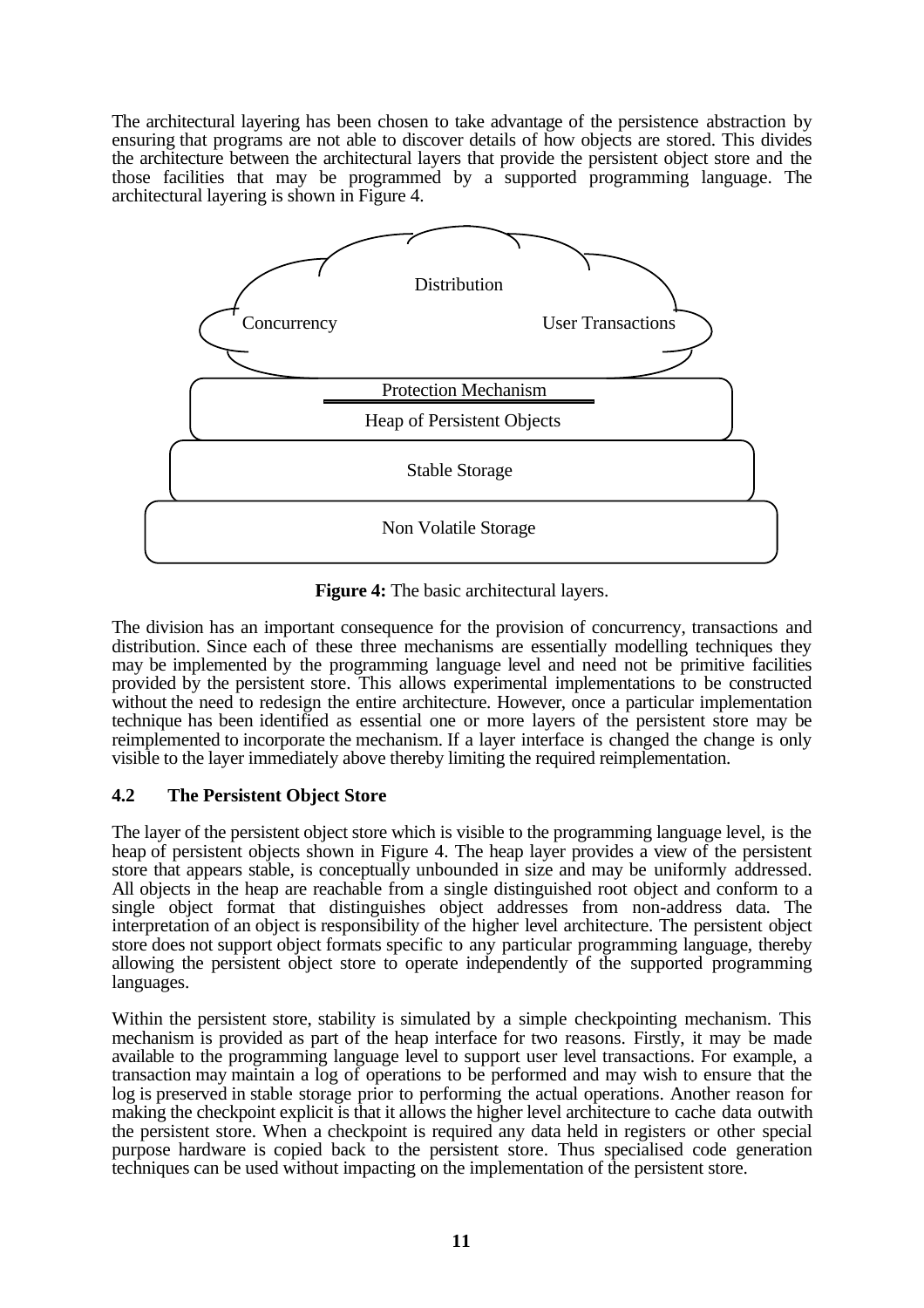The heap is implemented as a set of object management procedures that organise a single contiguous stable store. To ensure that the heap is correctly used, its interface includes a set of five conventions to which the higher level architecture must conform. They are:

- 
- 
- 
- objects will only be created by the heap management procedures,<br>addresses will not be manufactured,<br>all addresses will be held in the address fields of an object,<br>all addressing is performed by indexing object addresses an
- 

These conventions ensure that objects can only be accessed by following object addresses starting from the root object of the persistent store. They also ensure that all object addresses are held in the persistent store and can be easily located. This facilitates the implementation of storage utilities such as garbage collectors that may be used to simulate the perceived property of unbounded size.

Adherence to the heap interface requires the higher level architecture to address the store in terms of indexing object addresses. However, it does not define the level of addressing abstraction employed. Thus, a particular heap implementation may treat object addresses as object numbers and perform all addressing via table lookups to determine an object's address in the stable storage. Alternatively, object addresses may be in the form of stable storage addresses and not require mapping by the heap implementation. In either case the higher level architecture is constrained to address objects using an object address and a separate index. This corresponds to the addressing abstraction described in section 2.1.2.

The heap layer forces the higher level architecture to view the persistent object store as a uniform stable store of unbounded size. To extend this view to that of a type secure persistent object store a protection mechanism is required to ensure that the higher level architecture conforms to the specified conventions and correctly interprets the data held in the store. The architectural layering can support both high level and low level protection mechanisms.

Low level protection may be supported by encoding the appropriate checking mechanisms into the heap implementation. This may be further complemented by tagged memory locations. For example, the implementation of the architecture on the Rekursiv enforces the interface definition using a hardware address translator that only accepts object number, index pairs and by tagging addresses to prevent their unauthorised manufacture. Similar approaches to store level protection may be employed by alternative implementations of the heap layer.

High level protection may be provided by compiling all supported programming languages against a compatible type system with suitable dynamic checks being planted to accommodate those situations that cannot be statically checked. This approach allows the persistent object store to assume that all attempted operations are type correct. However, to achieve an efficient implementation without hardware support an instance of the architecture is constrained to use programming languages that make exclusive use of high level protection. Otherwise, some hardware support may be necessary to efficiently implement the dynamic checking.

The provision of a low level protection mechanism must be specified as part of the heap interface. For example, if a heap implementation does not provide a low level protection mechanism then it can only support programming languages that rely on high level protection. Thus, the heap interface must specify the supported protection mechanism to ensure that an instance of the architecture is composed from compatible layer implementations.

The architecture implementation for Napier88 relies on high level protection and requires all programs to be compiled by the one compilation system.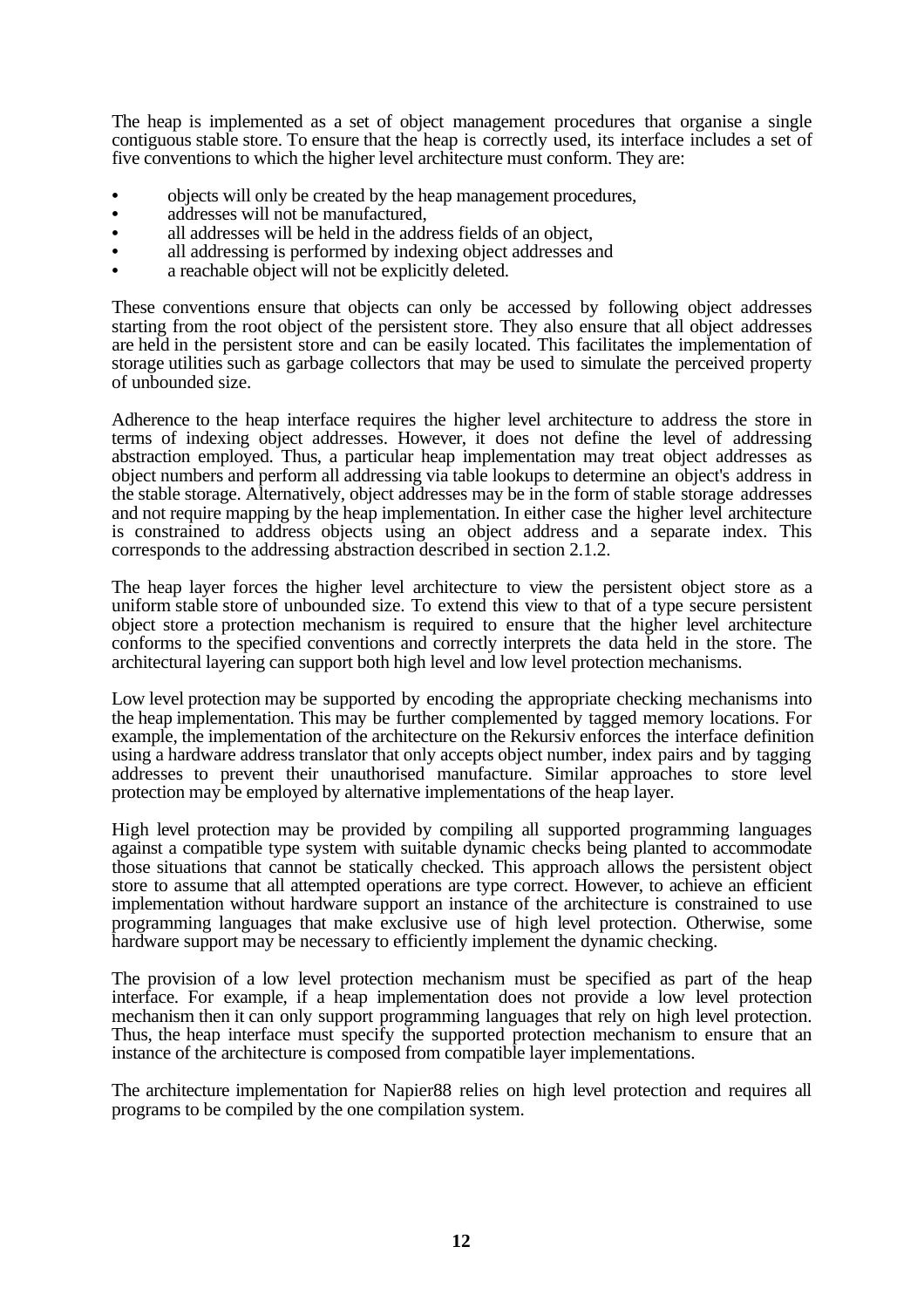## **4.3 The Stable Store**

The heap layer is directly supported by a single contiguous stable store, see Figure 4. The stable storage layer provides the required stable storage mechanism described in section 2.3. It also supports a uniform addressing mechanism over the stable storage that corresponds to the virtual addressing abstraction described in section 2.1.3. In practice the virtual addressing is supported by lower level addressing mechanisms that give access to the non-volatile storage, the main memory and any other physical storage devices provided by the underlying hardware.

The interface to the stable storage has been designed to provide a contiguous range of virtual addresses that is always in a self consistent state. This is achieved by implementing a checkpointing mechanism that preserves the current state of the store on non volatile storage. At any point in time the non volatile storage contains a self consistent version of the store. The act of performing a checkpoint replaces the previous recorded state in a single atomic action. When a failure occurs the store is automatically restored to the state recorded by the most recent checkpoint. This simple checkpointing mechanism is sufficient to simulate a stable store.

Although the semantics of the required checkpointing mechanism are simple, the actual implementation may be quite sophisticated. To accommodate as much flexibility as possible the interface includes a set of procedures that allow the use of the virtual address space to be dynamically configured. For example, the implementation of the heap layer may use some temporary data structures that are reconstructed each time the system is restarted. In this case, changes to the storage containing these data structures need not be recorded between checkpoints and the data itself need not be recorded by a checkpoint. In contrast, any changes to user data must be recorded between checkpoints to support the reconstruction of the previous consistent state and the new values of the data must be recorded by a checkpoint.

The range of storage uses that are supported include:

- Read-only This is the default state for all user data.
- Save-only This describes an area of store that must be saved at the next checkpoint but it does not form part of the previous checkpoint.
- Shadow All changes to the specified area of storage must be recorded. It contains data that is part of the previous checkpoint and must be part of the next checkpoint. This requires the allocation of non volatile storage to record any changes.
- Scratch The specified area of storage is for use by temporary data. The data is not part of the previous checkpoint and need not be protected from store failures.
- Reserve The specified area of storage may be required following the next checkpoint operation. It must be allocated non volatile storage but the storage may be used for other purposes prior to the next checkpoint.
- Not-required The area of storage is no longer required to contain data. The non volatile storage allocated to the area may be reallocated for other purposes.

Given this detailed information on the desired use of the virtual address space the layer implementation may be able to optimise its checkpointing and storage allocation strategies. Thus it may be possible to use the available physical resources to their full effect.

#### **4.4 Napier88**

To conclude we shall now briefly describe the persistent programming language Napier88 and how it has been implemented using the layered architecture.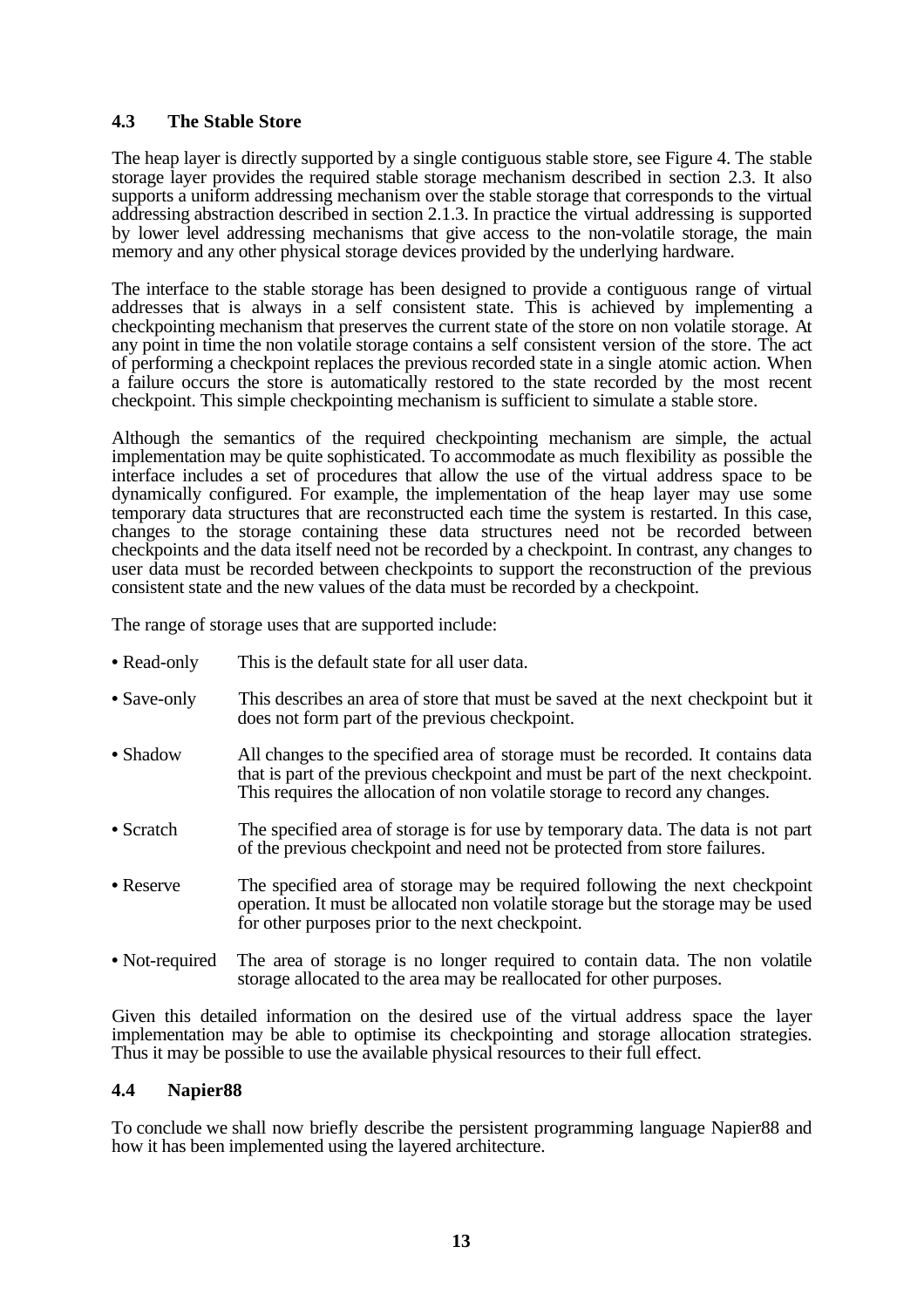Napier88 is a persistent programming language with a sophisticated type system that permits the recursive definition of data structures including abstract data types and polymorphic first class procedures. As far as possible the Napier88 compilation system performs static type checking. That is, the compiler will determine whether or not an attempted operation is type correct. However, there are certain situations where this is not possible.

Firstly, dynamic checks are generated by the compiler for vector indexing operations and field updates to dynamically created data structures. The first check is to ensure that a vector index is legal and the second check ensures that constant locations are not updated. Neither of these checks may be statically determined from the type system.

The second situation that cannot be statically checked is the use of a value from an infinite union. Napier88 provides a type **any** that is the infinite union of all data types. A value obtained from a variable of type **any** must be projected onto its actual type before it can be used. The projection must be performed dynamically since, in general, it is not possible to statically determine the actual type of the value.

To aid the separate preparation of programs and data the type checking is based on structural equivalence. This allows the Napier88 system to perform dynamic type checking without the use of a centralised type dictionary. However, if available, a centralised dictionary can be used to optimise the dynamic checking.

Napier88 supports first class procedures via a block retention mechanism. The block retention mechanism implements a program stack with a separate object for each activation record. A garbage collector is relied on to automatically determine which activation records are not part of a procedure closure and can be discarded. Consequently, the block retention mechanism can be directly supported by a persistent object store without the need to provide large extensible objects to model a stack.

Polymorphism and abstract data types are supported by a combination of compilation abstraction and a set of adhoc primitive operations. The adhoc primitives use an integer key to identify the size of stack elements to manipulate and the rules for performing equality. The integer keys are made available to polymorphic code as part of the static environment provided by the block retention.

The Napier88 compilation system maps programs onto an abstract machine[bro88a]. The abstract machine is based on block retention and is responsible for implementing those primitives necessary to support the polymorphism and abstract data types. In turn, the abstract machine views the persistent object store as a single heap of persistent objects that is assumed to be a stable store of unbounded size. Since the abstract machine does not allow direct access to the persistent store it ensures that the compilation system is unaware of the implementation of the object storage thus separating the use of an object from the way it is stored.

### **4.5 The Napier88 Implementation**

The implementation of Napier88 on the layered architecture is a simple matter of interfacing the abstract machine to the persistent object store. The resulting architectural layers are shown in Figure 5.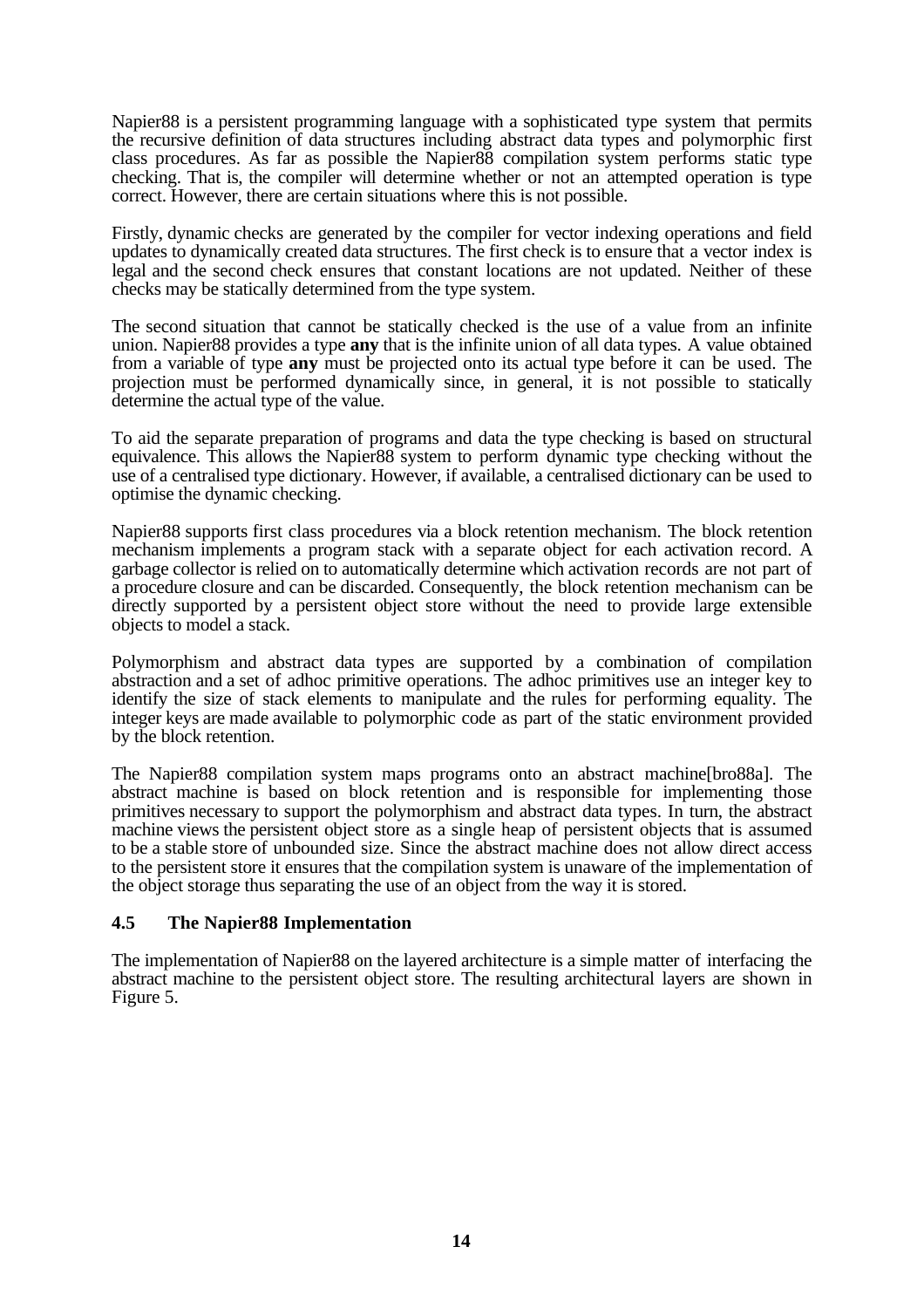

**Figure 5:** The architectural layers used to implement Napier88.

The Napier88 compilation system ensures that all operations attempted by a program are type correct. The operations that perform the dynamic checking are also type correct and are implemented by language level operations. Thus, the Napier88 compilation system performs the task of a high level protection mechanism.

The abstract machine to which Napier88 is compiled operates against the heap layer of the architecture and adheres to the conventions specified by the heap interface. For efficiency reasons it maintains some data and object addresses in special purpose registers. However, in keeping with the interface specification it copies all the cached data back to heap objects prior to requesting garbage collection or checkpoint operations.

Since the compilation system provides a high level protection mechanism the heap layer of the architecture does not attempt to enforce any form of protection. Thus, it is able to perform the task of organising the stable storage without the support of special purpose hardware. It is also possible to optimise the addressing of objects since the attempted operations may be assumed to be type correct.

There are currently two functionally equivalent implementations of the stable storage layer that support the heap layer. One implementation performs its own address translation and input/ output buffering. The resulting performance is poor but is acceptable if the abstract machine maintains an object cache in main memory. An alternative implementation is available on Sun workstations using memory mapped files. This implementation performs all addressing using the Sun memory management hardware to provide efficient access to the stable storage.

The efficiency of the second implementation has been greatly enhanced through the effective use of the dynamic configuration procedures provided by the stable storage interface described in section 4.3. In future implementations increased control over the paging algorithms will further improve the system performance. Thus, it is possible to construct an efficient implementation of a persistent object store on conventional hardware.

# **5 Conclusions**

We have briefly described the architectural mechanisms required to support a type secure persistent object store and shown how they may be modelled as separate architectural layers. A layered architecture has also been described that provides the architectural mechanisms as separate architectural layers that must conform to a specified interface. The benefits of the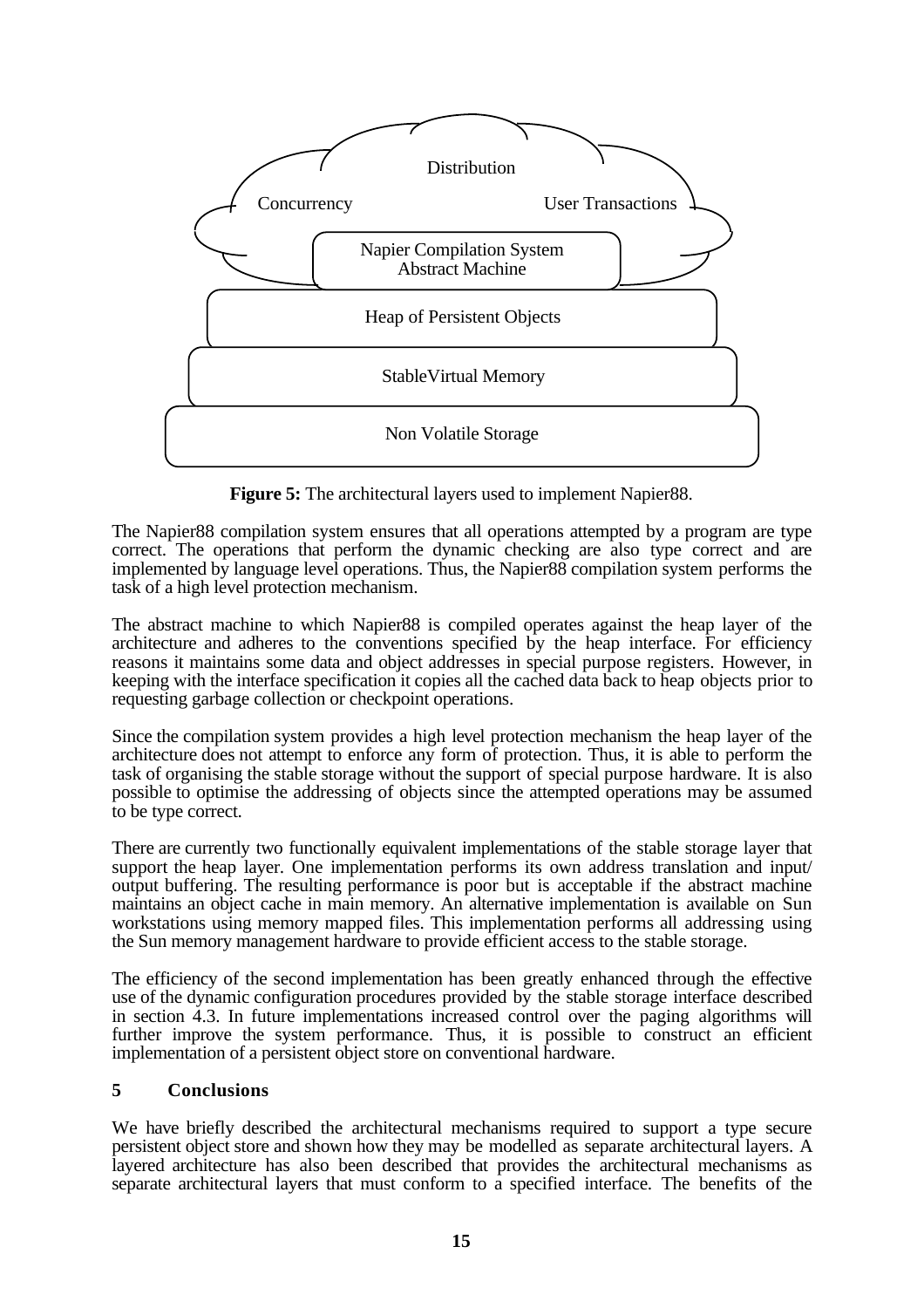layered architecture include the ability to easily construct experimental systems based on new implementation techniques for one or more of the architectural layers and the ability to construct efficient implementations on conventional hardware where a high level protection mechanism may be employed.

Examples of the layered architecture include the Napier88 system described above and the Staple functional programming system. Implementations of the stable storage and heap layers are available on Sun workstations and the Apple Macintosh for experimental use.

#### **6 Acknowledgements**

This work was undertaken at St.Andrews University during the study leave period of Prof. J. Rosenberg of the University of Newcastle, New South Wales. The work was supported by SERC Grant GR28571 and SERC Post-doctoral fellowship B/ITF/199.

#### **7 References**

- [alb85a] Albano A., Cardelli L. & Orsini R. Galilieo: A Strongly Typed, Interactive Conceptual Language. ACM Transactions on Database Systems, vol. 10, no. 2, 1985, pp230-260.
- [atk82] Atkinson M.P., Chisholm K.J. & Cockshott W.P. CMS A Chunk Management System. Software Practice and Experience, vol. 13, no. 3, 1983, pp259-272.
- [atk83a] Atkinson M.P. Bailey P.J., Chisholm K.J. Cockshott W.P. & Morrison R. An Approach to Persistent Programming. The Computer Journal, vol. 26, no. 4, 1983, pp360-365.
- [atk83b] Atkinson M.P., Bailey P.J., Cockshott W.P., Chisholm K.J. & Morrison R. The Persistent Object Management System. Universities of Glasgow and St Andrews PPRR-1, Scotland, 1983.
- [bel88] Beloff B., McIntyre D. & Drummond B. Rekursiv Hardware. Linn Smart Computing Ltd, 1988.
- [bro85] Brown A.L. & Cockshott W.P. The CPOMS Persistent Object Management System. Universities of Glasgow and St.Andrews PPRR-13, Scotland, 1985.
- [bro88a] Brown A.L., Carrick R., Connor R.C.H., Dearle A. & Morrison R. The Persistent Abstract Machine. Universities of Glasgow and St.Andrews PPRR-59, Scotland, 1988.
- [bro89] Brown A.L. (Ph.D. Thesis) Persistent Object Stores. Universities of Glasgow and St.Andrews PPRR-71, Scotland, 1989.
- [buc78] Buckle J.K. The ICL 2900 Series, Macmillan Computer Science Series, Macmillan, 1978.
- [coh76] Cohen E., Corwin B., Jefferson D., Lane T., Levin R., Newcomer J., Pollack F. & Wulf B. Hydra: Basic Kernel Reference Manual. Department of Computer Science, Carnegie-Mellon University, November 1976.
- [coh81] Cohen J. Garbage Collection of Linked Data Structures. ACM Computing Surveys, vol. 13, no. 3, 1981, pp341-367.
- [dal68] Daley R.C. & Dennis B.D. Virtual Memory, Processes and Sharing in MULTICS. Comm. ACM vol. 11, no. 5, 1968, pp306-312.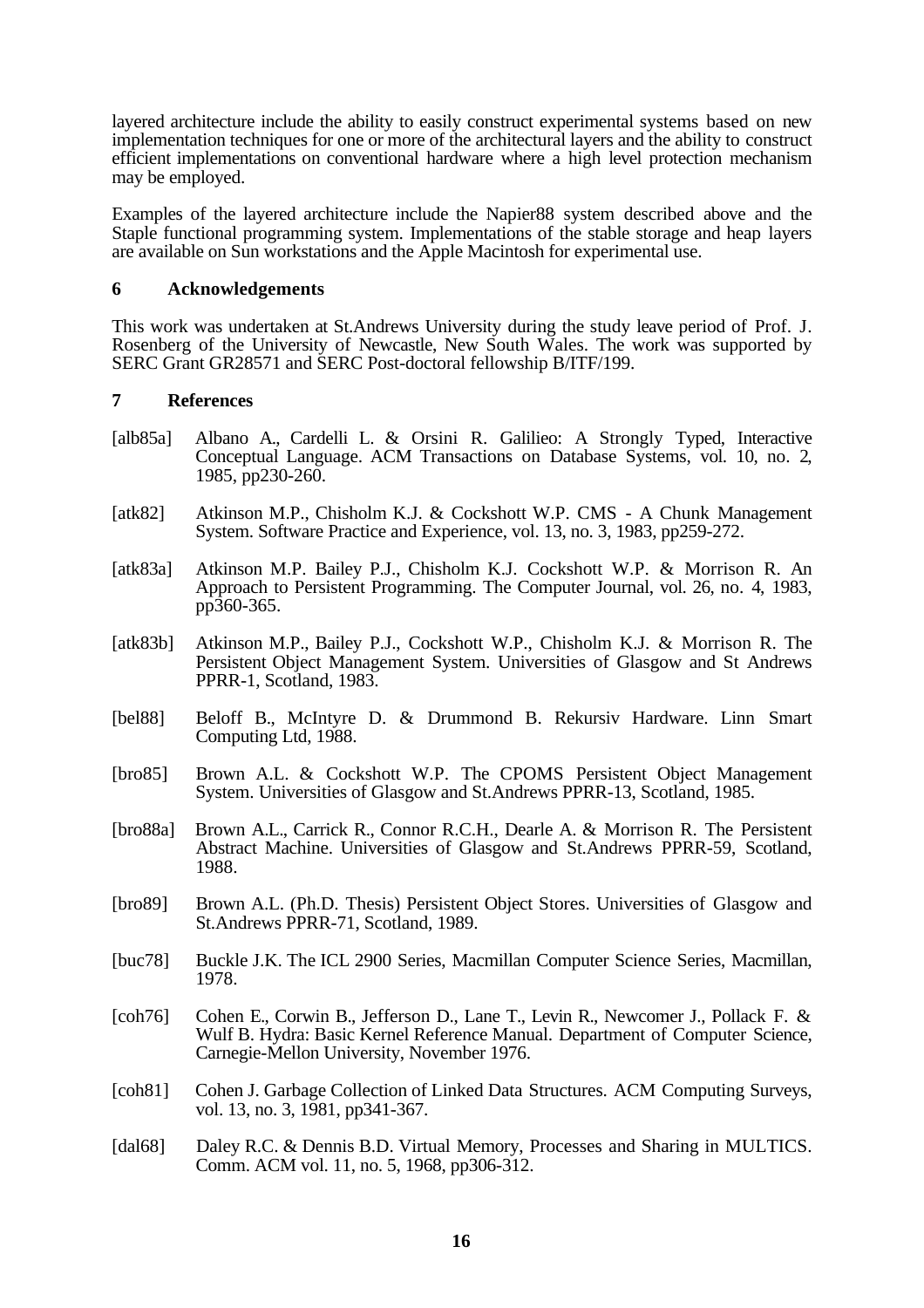- [gol83] Goldberg A. & Robson D. Smalltalk-80: The language and its Implementation. Addison Wesley, 1983.
- [gra81] Gray J., McJones P., Blasgen M., Lindsay B., Lorie R., Price T., Putzolu F. & Traiger I. The Recovery Manager of the System R Database Manager. ACM Computing Surveys, vol. 13, no. 2, June 1981, pp223-242.
- [ker78] Kernighan B.W. & Ritchie D.M. The C programming language. Prentice-Hall, 1978.
- [kno65] Knowlton K. A Fast Storage Allocator. Comm. ACM, vol 8, 1965, pp623-625.
- [lis84] Liskov B.H. Refinement From Specification to Implementation, The Argus Language and System. Lecture Notes for the Advanced Course on Distributed Systems - Methods and Tools for Specification, Institute for Informatics, Technical University of Munich, 1984.
- [lor73] Lorie A.L. Physical Integrity in a Large Segmented Database, ACM Transactions on Database Systems, vol. 2, no. 1, 1977, pp91-104.
- [mcc60] McCarthy J. Recursive Functions of Symbolic Expressions and their Computation by Machine. Comm. ACM, vol. 3, no. 4, 1960, pp184-195.
- [mcn89] McNally D.J. Code Generating Functional Language Modules for a Persistent Object Store. Staple Project Research Report, Staple/StA/89/2, University of St.Andrews, Scotland, 1989.
- [mor82] Morrison R. S-algol: A Simple Algol. BCS Computer Bulletin Series II, no. 31, March 1982, pp17,20.
- [mor88] Morrison R., Brown A.L., Connor R. & Dearle A. The Napier 88 Reference Manual. Universities of Glasgow and St.Andrews PPRR-77, Scotland, 1989.
- [org73] Organick E.I., Computer System Organisation: The B5700/B6700 Series, Academic Press, New York, 1973.
- [per87] Perry N. Hope+. Imperial College Internal Report IC/FPR/LANG/2.5.1/7, 1987.
- [psa88] The PS-algol Reference Manual fifth edition. Universities of Glasgow and St.Andrews PPRR-12, Scotland, 1988.
- [ros83] Ross G.D.M. (Ph.D. Thesis) Virtual Files: A Framework for Experimental Design. University of Edinburgh, 1983.
- [ros85] Rosenberg J. & Abramson D.A. MONADS-PC: A Capability Based Workstation to Support Software Engineering. Proc. Eighteenth Annual Conference on System Sciences, Honolulu, Hawaii, 1985.
- [ros90] Rosenberg J., Henskens F., Brown A.L., Morrison R. & Munro D.S. Stability in a Persistent Store Based on a Large Virtual Memory. International Workshop on Computer Architectures to Support Security and Persistence, Universität Bremen, West Germany, May 1990.
- [that86] Thatte S.M. Persistent Memory: A Storage Architecture for Object Oriented Database Systems. Proc. ACM/IEEE 1986 International Workshop on Object Oriented Database Systems, Pacific Grove, CA, September 1986, pp148-159.